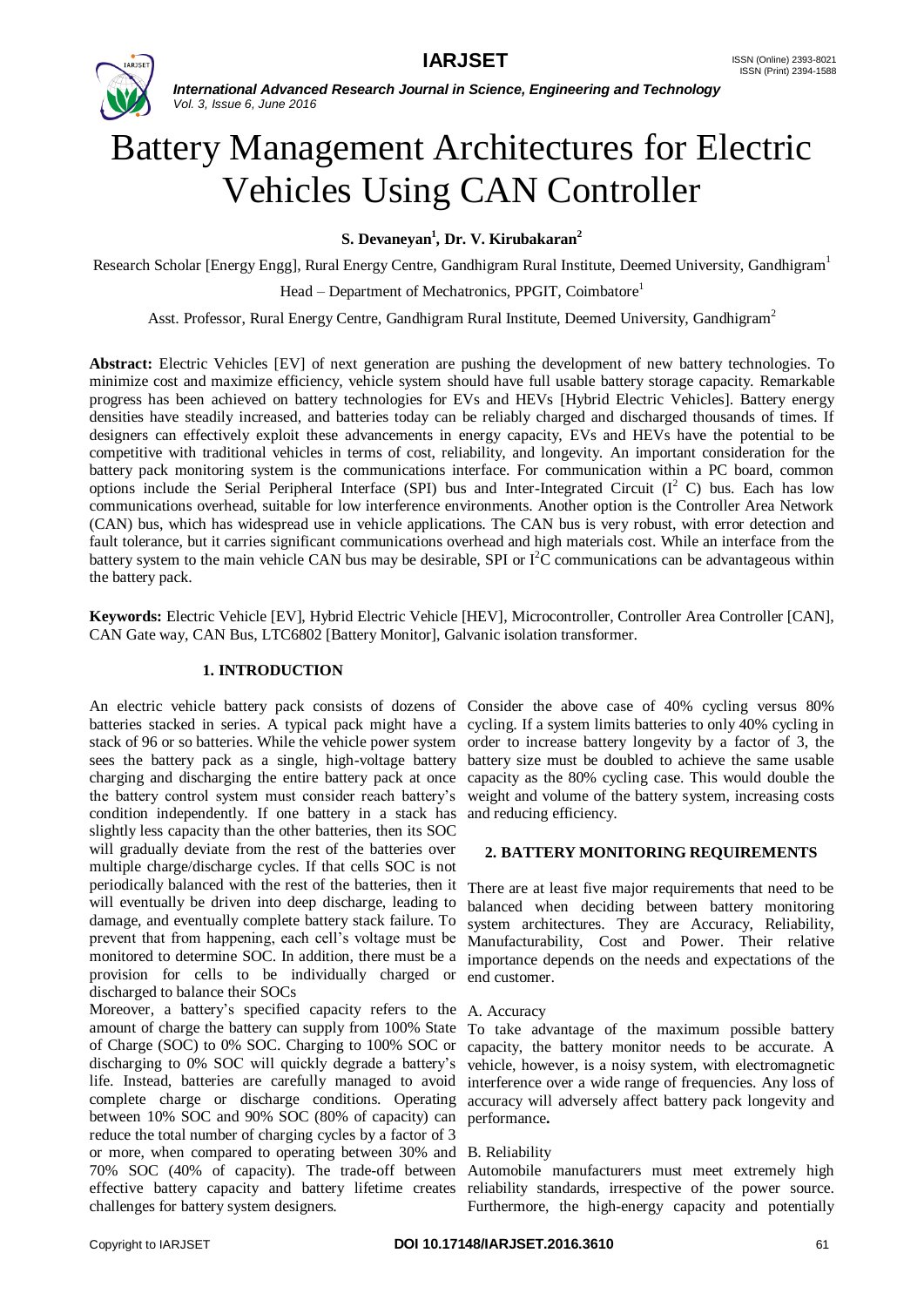

volatile nature of some battery technologies is a major safety concern.

A failsafe system that shuts down under conservative conditions is preferable to catastrophic battery failure, although it has the unfortunate potential of stranding passengers. To minimise both false and real failures, a well-designed battery pack system must have robust communications, minimised failure modes, and fault detection.

# C. Manufacturability

Adding sophisticated electronics and wiring to support an EV/HEV battery system is an additional complication for automobile manufacturing.

The total number of components and connections must be minimised to meet stringent size and weight constraints and ensure that high volume production is practical.

# D. Cost

Minimising the number of relatively costly components, like microcontrollers, interface controllers, galvanic isolators, and crystals can significantly reduce total system cost.

# E. Power

The battery monitor itself is a load on the batteries. Lower active current improves system efficiency and lower standby current prevents excessive battery discharge [Ref: Fig 2] when the vehicle is off.

Linear Technology has introduced a device that enables battery system designers to meet these difficult requirements. The LTC6802 is a battery stack monitor integrated circuit that can measure the cell voltages of up to 12 stacked cells. The LTC6802 also has internal switches that provide for the discharge of individual cells to bring them into balance with the rest of the stack.

# **3. BATTERY MONITORING ARCHITECTURES**

Four architectures for battery monitoring systems are depicted in Figures 1-4 and described below.

Table 1 summarises the pros and cons of each architecture, assuming a 96-battery system organised into 8 groups of 12 batteries. In every case, one LTC6802 monitors each group of 12 batteries.

For example, using 4.2 V Li-Ion batteries, the bottom monitoring device would straddle 12 batteries with B. Parallel modules with CAN gateway potentials scaling from 0 V to 50.4 V. The next group of batteries would have voltages ranging from 50.4 V to 100.8 V, and so forth, up the stack.

Each architecture is designed to be an autonomous battery monitoring system. Each provides a CAN bus interface to the vehicle's main CAN bus and is galvanically isolated from the rest of the vehicle.

|                    | Parallel<br>Independent<br><b>CAN Modules</b>                                                                                   | Parallel<br><b>Modules with</b><br><b>CAN Gateway</b>                                                                      | Single<br>Monitoring<br>Module with<br><b>CAN Gateway</b>                                                                                         | <b>Series Modules</b><br>with CAN<br>Gateway                                                              |
|--------------------|---------------------------------------------------------------------------------------------------------------------------------|----------------------------------------------------------------------------------------------------------------------------|---------------------------------------------------------------------------------------------------------------------------------------------------|-----------------------------------------------------------------------------------------------------------|
| Accuracy           | LTC6802s local<br>to battery<br>module                                                                                          | LTC6802s local<br>to battery<br>module                                                                                     | Sensitive analog<br>wires routed to<br>single board                                                                                               | LTC6802s local<br>to battery<br>module                                                                    |
| <b>Reliability</b> | +<br><b>CAN provides</b><br>robust<br>communications<br>over cables, but<br>extra circuitry<br>gives increased<br>failure modes | SPI interface not<br>as robust as<br>CAN over<br>cables, but<br>parallel<br>communications<br>minimizes<br>negative impact | $+ +$<br>Communications<br>local to a single<br>board.<br>minimizing cable<br>connections and<br>sensitivity to<br>communications<br>interference | SPI interface not<br>as robust as<br>CAN over cables                                                      |
| Manufacturability  | Significant<br>parallel<br>communications<br>wiring required                                                                    | Significant<br>parallel<br>communications<br>wiring required                                                               | Single precision<br>board, but<br>analog sensitivity<br>can create wiring<br>challenges                                                           | Communications<br>wiring in series<br>between<br>modules                                                  |
| Cost               | Microcontrollers.<br>CAN interfaces.<br>and isolation in<br>every module,<br>plus a main<br>controller board                    | Single<br>microcontroller<br>and CAN<br>transceiver, but<br>separate<br>precision PC<br>boards with<br>digital isolators   | $+ +$<br>Single<br>microcontroller.<br>CAN transceiver.<br>and isolator, on<br>one precision PC<br>board                                          | Single<br>microccntroller.<br>CAN transceiver.<br>and isolator, but<br>separate<br>precision PC<br>boards |
| Power              | Multiple<br>microcontrollers<br>and CAN<br>interfaces<br>require<br>excessive power<br>consumption                              | High-speed<br>digital isolators<br>have significant<br>current draw                                                        | $+ +$<br>Minimal circuitry<br>with low-power<br>SPI interface                                                                                     | Minimal circuitry.<br>but SPI interface<br>requires more<br>power to<br>communicate<br>between boards     |

# A. Parallel independent CAN modules

Each 12-battery module contains a PC board with an LTC6802, a microcontroller, a CAN interface, and a galvanic isolation transformer.

The large amount of battery monitoring data required for the system would overwhelm the vehicle's main CAN bus, so the CAN modules need to be on local CAN sub-nets. The CAN sub-nets are coordinated by a master controller that also provides the gateway to the vehicle's main CAN bus. Fig 1: shows the block diagram of parallel independent CAN modules.



Fig 1: Parallel Independent CAN modules

Each 12-battery module contains a PC board with an LTC6802 and a digital isolator. The modules have independent interface connections to a controller board containing a microcontroller, a CAN interface, and a galvanic isolation transformer.

The microcontroller coordinates the modules and provides the gateway to the vehicle's main CAN bus. Fig 2: shows the parallel modules with CAN gateway.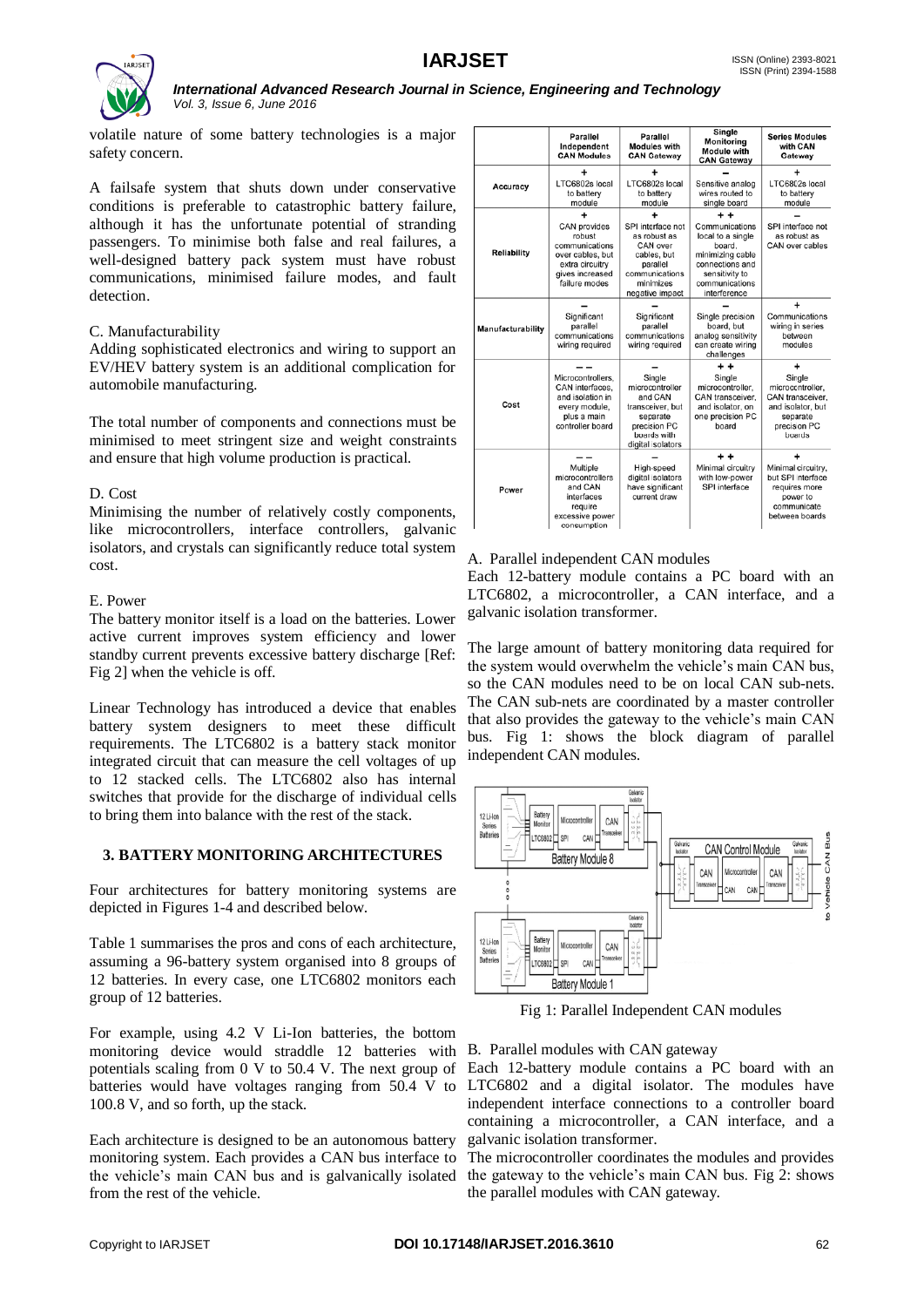



Fig 2: Parallel modules with CAN gateway

C. Single monitoring module with CAN gateway

In this configuration, there is no monitoring and control circuitry within the 12-battery modules. Instead, a single PC board has 8 LTC6802 monitor ICs, each of which is connected to its battery module. The LTC6802 devices communicate through non-isolated SPI-compatible serial interfaces.

A single microcontroller controls the entire stack of battery monitors via the SPI compatible serial interface, and it also is the gateway to the vehicle's main CAN bus. A CAN transceiver and a galvanic isolation transformer complete the battery monitoring system**.** Fig 3: shows the single monitoring module with CAN gateway.



Fig 3: Single monitoring module with CAN gateway

#### D. Serial modules with CAN gateway

Each LTC6802 is on a PC board within its 12-battery module. The 8 modules communicate through the LTC6802 non-isolated SPI-compatible serial interface, which requires a 3- or 4-conductor cable to be connected between pairs of battery modules.

A single microcontroller controls the entire stack of battery monitors via the bottom monitor IC, and also acts as the gateway to the vehicle's main CAN bus. Once again, a CAN transceiver and a galvanic isolation transformer complete the battery monitoring system. Fig 4: shows the serial modules with CAN gateway.



Fig 4: Serial modules with CAN gateway

### **4. BATTERY MONITORING ARCHITECTURE SELECTION**

The first and second architectures are generally problematic due to the significant number of connections and the external isolation required for the parallel interface. For this added complexity, the designer has independent communication to each monitor device. The third (single monitoring module with CAN gateway) and fourth (series modules with CAN gateway) architectures are simplified approaches with minimal limitations. The LTC6802 can address all four configurations, leaving the choice to the system designer.

Two variants of the LTC6802 have been created, one for series configurations and one for parallel configurations. The LTC6802-1 is designed for use in a stacked SPI interface configuration. Multiple LTC6802-1 devices can be connected in series through an interface that sends data up and down the battery stack without external level shifters or isolators. The LTC6802-2 allows for individual device addressing in parallel architectures. Both variants have the same battery monitoring specifications and capabilities.

#### **5. CAN BASED NETWORK SYSTEM**

The main difference for messages in CAN is that they are non-pre-emptive i.e., a lower priority frame may block a higher priority frame. Let the worst case response time of a given message m be Rm, [Equation 1]. Where T is the period of a given task, wm is the worst case queuing delay, Cm is the longest time taken to transmit message, B is the worst case blocking factor for possible interface from tasks with lower priority than m. The queuing jitter Jm may be used instead of Rsend (m) JI is the release jitter, Tbit is the time to transfer one bit on the CAN bus, and hp (m) is the set of tasks with higher priority than m.

$$
R_m = R_{send(m)} + w_m + C_m
$$
  

$$
w_m^{n+1} = B_m + \sum_{\forall j \in hp(m)} \left[ \frac{w_m^n + J_j + \tau_{bit}}{T_j} \right] C_j
$$
 (1)